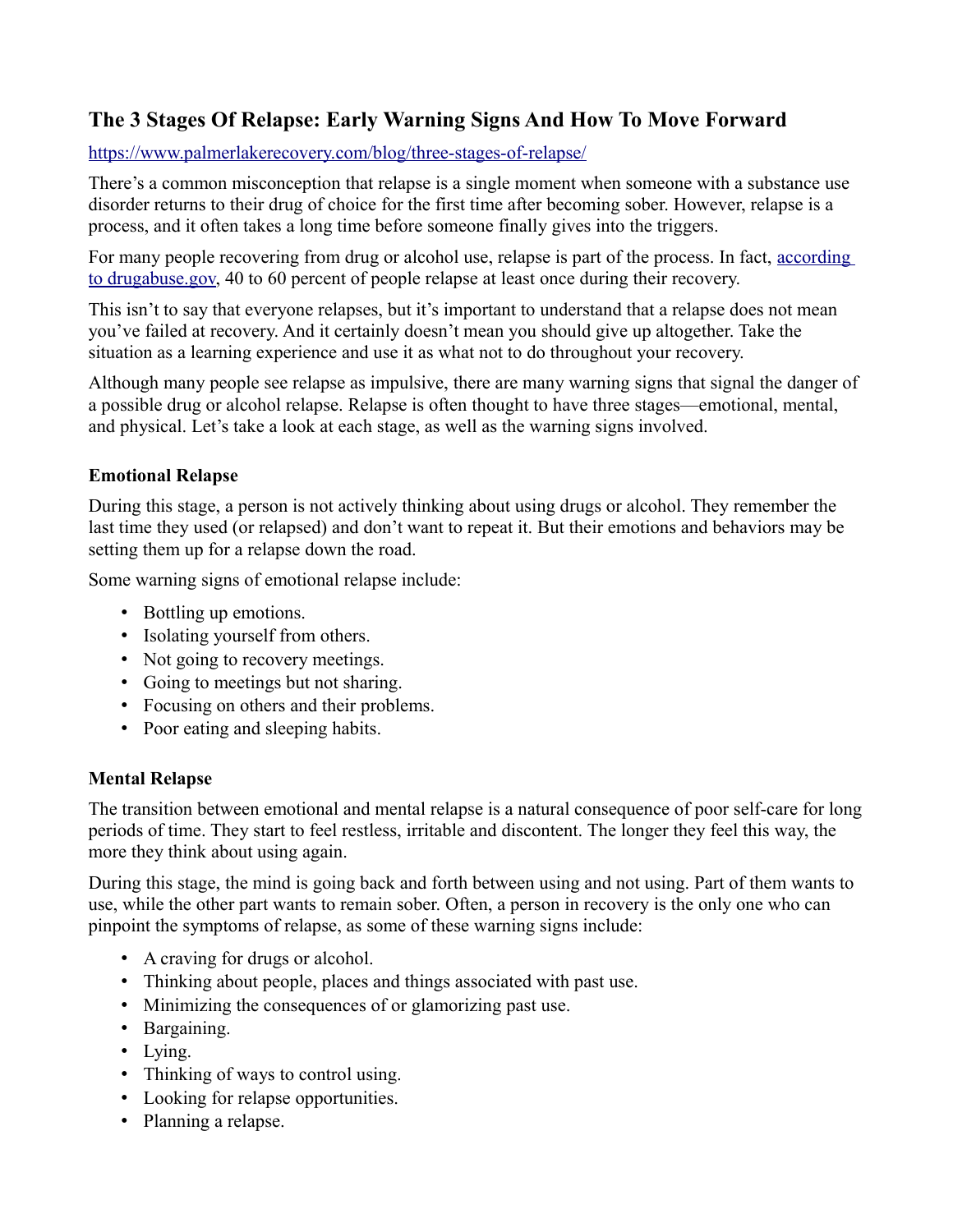# **4 Ways to Prevent a Mental Relapse**

When you enter the process of mental relapse, there are some techniques you can use to regain control of your drug use:

#### **Call Someone**

Whether it's a friend, family member, or your sponsor, talk through your urges with another person. It may bring you some clarity as to why you want to use again.

#### **Wait 30 Minutes**

Before acting impulsively, force yourself to wait 30 minutes. Re-evaluate your urges and *why* you want to use again. Passing time may help clear things up for you and "talk you down," so to speak.

#### **Think About What Would Happen**

You know better than anyone that using once doesn't really mean once, and eventually, you'll find yourself at rock bottom again. Sometimes, thinking about the consequences of your actions can help curb drug or alcohol use.

#### **Focus On Today**

Don't worry about tomorrow, next week or next month. Just focus on getting through today. Thinking about your sobriety in terms of forever is intimidating, but breaking it down into manageable pieces is often helpful.

#### **Physical Relapse**

When the techniques above don't work, some people act on their urges. This leads to the third and final stage of relapse: physical relapse.

Some people only use once, realize they made a mistake, and choose to focus on moving forward in recovery, while others continue using for months. If you or someone you know relapses, just know it's not the end of the world. There are steps you can take to get yourself back on track.

## **What to Do If You've Relapsed**

If you've found yourself in a situation where you've relapsed, you're probably feeling many different emotions including shame, guilt, anger, frustration, depression and more. Instead of sinking deeper into these negative feelings, it's important that you pull yourself back up and find ways to move forward. Some ways to do this include:

#### **Talk To Someone**

Spend time with people who are positive for your sobriety, such as a sponsor or other sober friend. When you're ready, talk through the reasons why you relapsed and learn what you can do differently in the future to avoid relapsing again.

#### **Allow Yourself To Feel Your Emotions**

Don't feel as though you need to hide your emotions, as burying your emotions will only make the